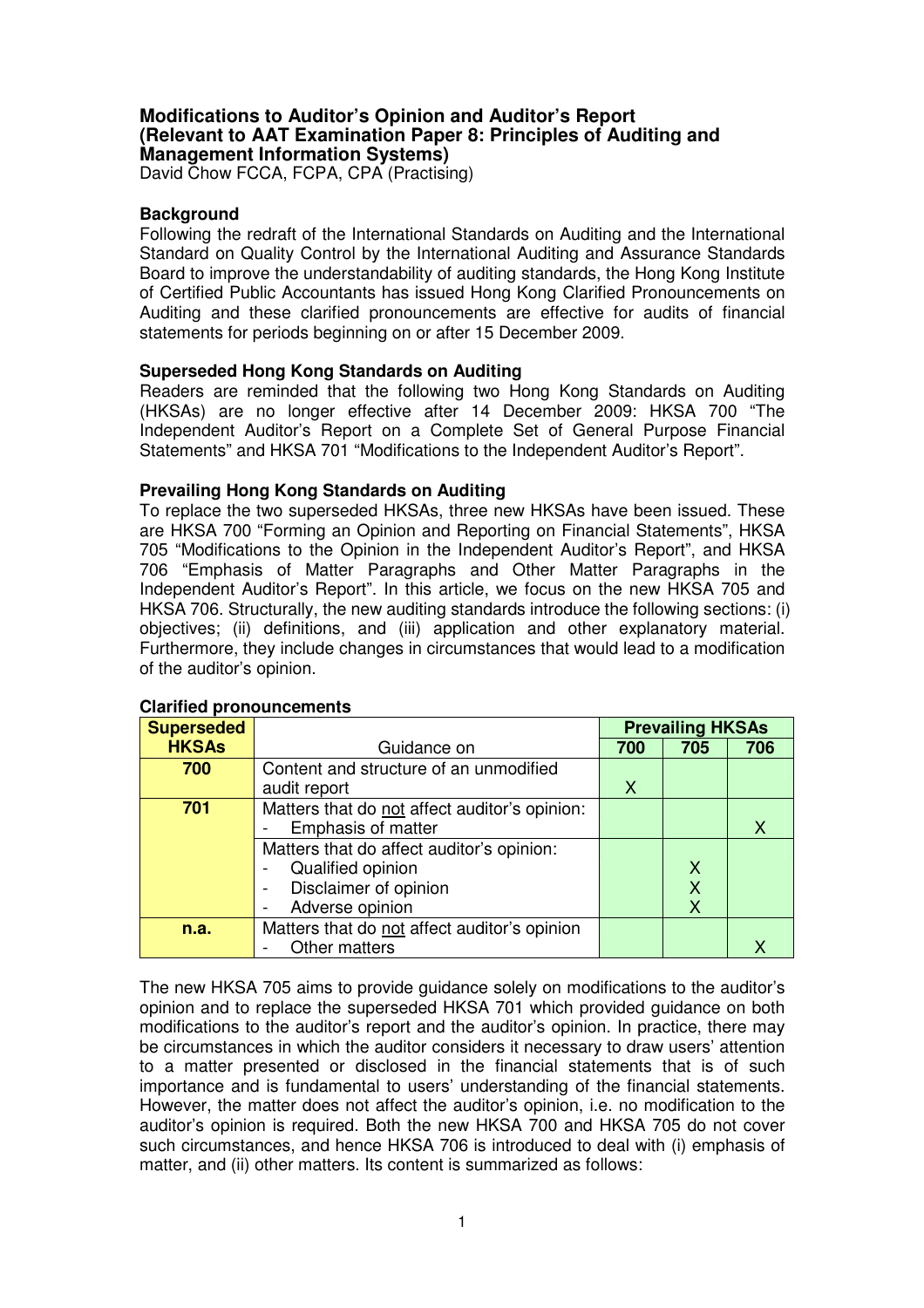| HKSA 706: Modification to the auditor's report |  |
|------------------------------------------------|--|
|------------------------------------------------|--|

|                      | "Emphasis of matter"                                           | "Other matters"                                    |
|----------------------|----------------------------------------------------------------|----------------------------------------------------|
|                      | paragraph                                                      | paragraph                                          |
| What sort of         | Appropriately presented or                                     | Matters other than those                           |
| matters do they      | disclosed in the financial                                     | presented or disclosed in the                      |
| relate to?           | statements.                                                    | financial statements.                              |
| Why does the         | The matter is of such                                          | The matter is relevant to user's                   |
| auditor want to      | importance that it is                                          | understanding of:                                  |
| draw the user's      | fundamental to the user's                                      | the audit;<br>(i)                                  |
| attention to these   | understanding of the                                           | (ii) the auditor's responsibilities,               |
| matters?             | financial statements.                                          | or<br>(iii) the auditor's report.                  |
| Does it affect the   | <b>No</b>                                                      | No                                                 |
| auditor's opinion?   |                                                                |                                                    |
| What is the title of | <b>Emphasis of Matter</b>                                      | <b>Other Matters</b>                               |
| the paragraph?       |                                                                |                                                    |
| Where should the     | Immediately after the                                          | Immediately after the "Opinion"                    |
| paragraph be         | "Opinion" paragraph, but                                       | paragraph and any "Emphasis                        |
| added in the         | before the paragraph on any                                    | of matter" paragraph.                              |
| auditor's report?    | other reporting                                                |                                                    |
|                      | responsibilities, if any.                                      |                                                    |
| Under what           | Uncertainty relating to<br>$\bullet$                           | To explain why the auditor<br>$\bullet$            |
| circumstances this   | the future outcome of                                          | cannot withdraw from the                           |
| should be stated     | exceptional litigation or                                      | engagement                                         |
| in the auditor's     | regulatory action                                              | To explain the auditor's<br>$\bullet$              |
| report?              | Early application of a<br>$\bullet$<br>new accounting standard | responsibilities other than<br>the statutory audit |
|                      | A major catastrophe<br>$\bullet$                               | To explain that the auditor<br>٠                   |
|                      | having a significant                                           | has issued a report on                             |
|                      | effect on the entity's                                         | another set of financial                           |
|                      | financial position                                             | statements prepared under                          |
|                      |                                                                | another accounting                                 |
|                      |                                                                | framework                                          |
|                      |                                                                | To state that the auditor's<br>$\bullet$           |
|                      |                                                                | report is intended solely for                      |
|                      |                                                                | the intended users and                             |
|                      |                                                                | should not be distributed to                       |
|                      |                                                                | or used by other parties                           |
| What are the         | Information shown here<br>$\bullet$                            | Information that the auditor<br>$\bullet$          |
| conditions of        | should not exceed what                                         | is prohibited from providing                       |
| usage of such a      | has been presented or                                          | by law, regulation or other                        |
| paragraph?           | disclosed in the financial                                     | professional standards                             |
|                      | statements; otherwise,                                         | should not be included                             |
|                      | this would imply that the                                      | Information that is required<br>$\bullet$          |
|                      | matter has not been                                            | to be provided by                                  |
|                      | appropriately presented<br>or disclosed                        | management should not be<br>included               |
|                      | It is not a substitute for a                                   | May include report on other<br>٠                   |
|                      | modification to auditor's                                      | legal and regulatory                               |
|                      | opinion or disclosure in                                       | requirements                                       |
|                      | the financial statements                                       | May include communication<br>٠                     |
|                      |                                                                | with those charged with                            |
|                      |                                                                | governance                                         |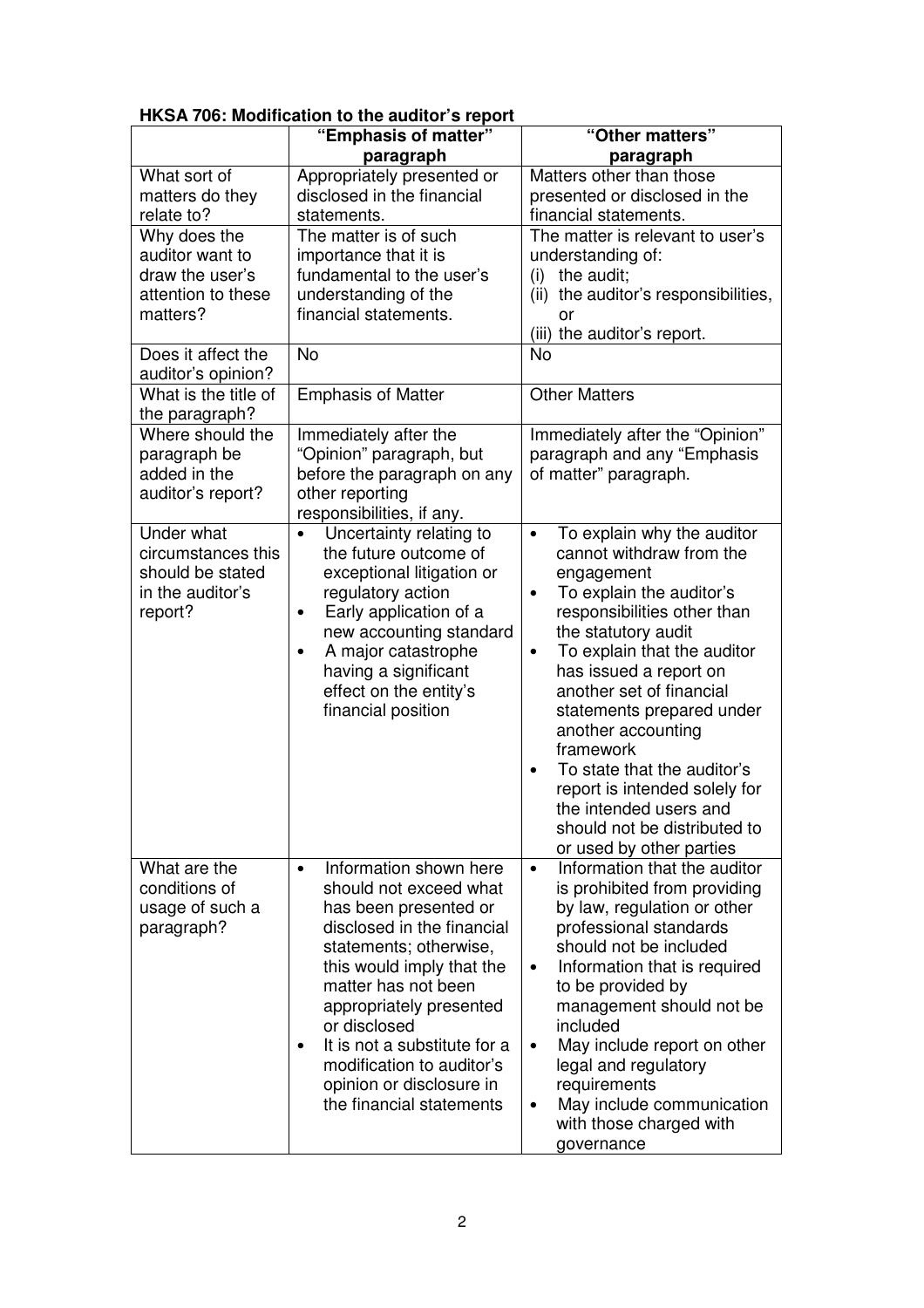# **HKSA 705: Modification to the auditor's opinion**

In the new HKSA 705, a pre-condition in determining which type of modification is required to the auditor's opinion is whether the auditor is able to obtain sufficient appropriate audit evidence. Sufficiency is the measure of the quantity of audit evidence. The quantity of the audit evidence needed is affected by the auditor's assessment of the risks of material misstatement and also by the quality of such audit evidence. Appropriateness is the measure of the quality of audit evidence; that is, its relevance and its reliability in providing support for the conclusions on which the auditor's opinion is based.

The following table distinguishes which type of modification to the auditor's opinion should be applied:

| <b>Types of</b>   | <b>Superseded</b>        | <b>Prevailing HKSA 705</b>            |                          |  |
|-------------------|--------------------------|---------------------------------------|--------------------------|--|
| modification      | <b>HKSA 701</b>          | <b>Auditor is able to</b>             | <b>Auditor is unable</b> |  |
| to the            |                          | obtain sufficient                     | to obtain sufficient     |  |
| auditor's         |                          | appropriate audit                     | appropriate audit        |  |
| opinion           |                          | evidence                              | evidence                 |  |
| Qualified         | Expressed as being       | Expressed as being                    | Expressed as being       |  |
| opinion           | "except for" the         | "except for", as the                  | "except for", as the     |  |
|                   | effects of either:       | auditor concludes                     | auditor concludes        |  |
|                   | a disagreement           | that misstatements,                   | that the possible        |  |
|                   | with management,         | individually or in the                | effects on the           |  |
|                   | or                       | aggregate, are                        | financial statements     |  |
|                   | a limitation on          | material, but not                     | of undetected            |  |
|                   | scope,                   | pervasive, to the                     | misstatements, if        |  |
|                   | but the effect is not so | financial statements.                 | any, could be            |  |
|                   | material and             |                                       | material but not         |  |
|                   | pervasive.               |                                       | pervasive.               |  |
| <b>Disclaimer</b> | "Do not express an       | "Do not express an                    | "Do not express an       |  |
| of opinion        | opinion" because the     | opinion" because                      | opinion" because         |  |
|                   | possible effect of a     | the auditor                           | the auditor              |  |
|                   | limitation on scope is   | concludes that it is                  | concludes that the       |  |
|                   | so material and          | not possible to form                  | possible effects on      |  |
|                   | <u>pervasive</u> .       | an opinion on the                     | the financial            |  |
|                   |                          | financial statements                  | statements of            |  |
|                   |                          | due to the potential                  | undetected               |  |
|                   |                          | interaction of the                    | misstatements, if        |  |
|                   |                          | uncertainties and                     | any, could be both       |  |
|                   |                          | their possible                        | material and             |  |
|                   |                          | cumulative effect on<br>the financial | pervasive.               |  |
|                   |                          | statements.                           |                          |  |
| <b>Adverse</b>    | "Do not give a true      | "Do not give a true                   | n.a.                     |  |
| opinion           | and fair view"           | and fair view"                        |                          |  |
|                   | because the effect of a  | because the auditor                   |                          |  |
|                   | disagreement is so       | concludes that                        |                          |  |
|                   | material and pervasive   | misstatements,                        |                          |  |
|                   | to the financial         | individually or in the                |                          |  |
|                   | statements.              | aggregate, are both                   |                          |  |
|                   |                          | material and                          |                          |  |
|                   |                          | pervasive to the                      |                          |  |
|                   |                          | financial statements.                 |                          |  |